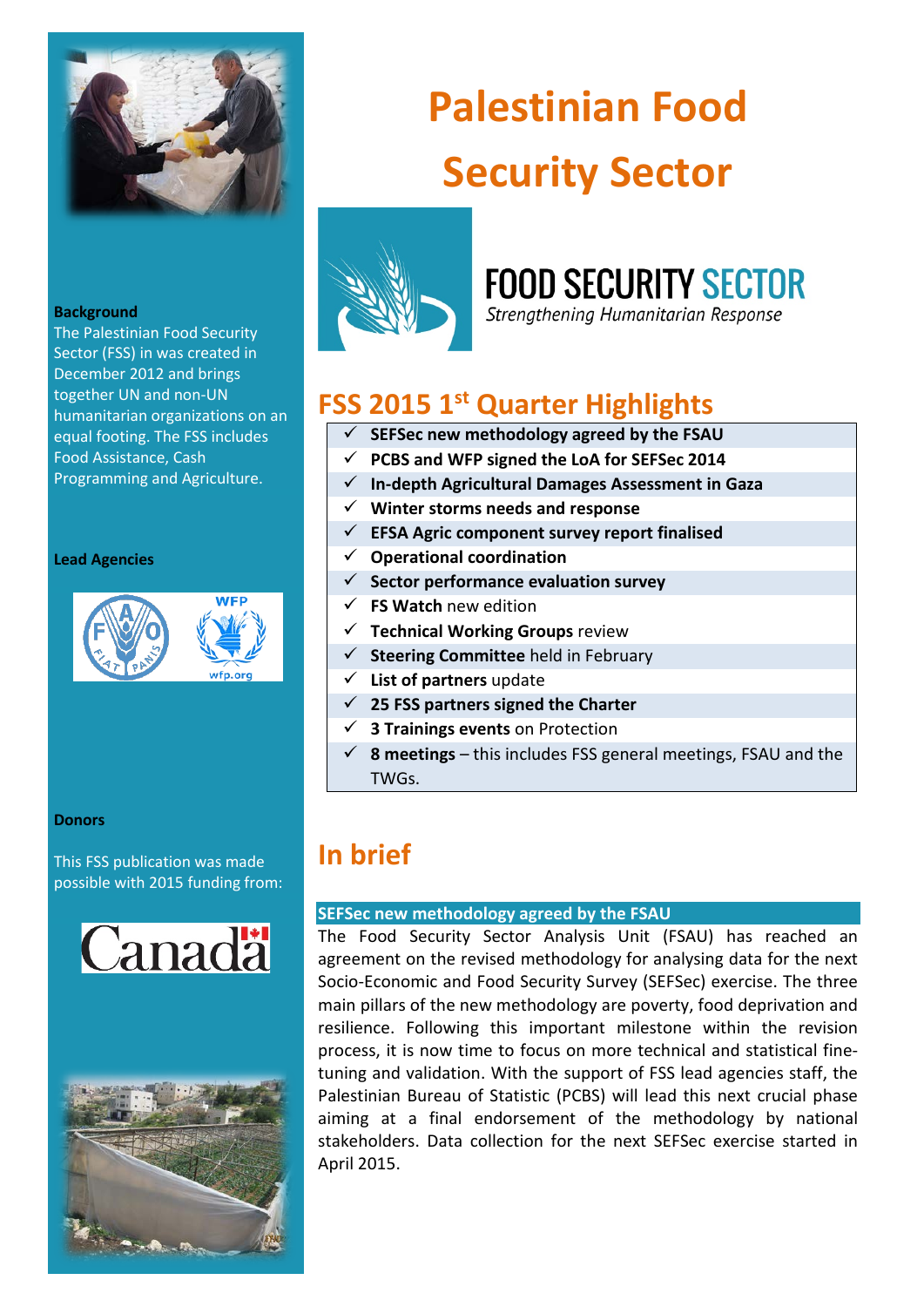# **In-depth agricultural damages assessment in Gaza**

The agricultural sector suffered extended and intensive damages due to the last conflict in Gaza. The FSS carried out a detailed assessment at farm level. The FSS took the lead to assist MoA in the data entry process. Specialized data entry clerks were hired and they worked at MoA office under the supervision of and in coordination with FSS staff.

FAO also supported the MoA with laptops to speed up the data entry process and increase the capacity of working team. More than 26,000 questionnaires were fed to the system.

## **Winter storms needs and response**

Two winter storms hit Palestine in January and February 2015; these two storms, called Huda and Jana, brought low temperatures, strong winds, snowfall, and rains. This resulted in temporary additional food needs and severe but localized floods affecting open fields, farmers' greenhouses, and livestock herders. More than 9,000 farmers were directly affected in the West Bank and Gaza strip.

The FSS, in close coordination with MoA, has been working closely with partners and field coordination has been ongoing between national and international partners to optimize existing capacities and avoid overlaps. The response was managed at the governorate level through an on-line system directly managed by Palestinian authorities. FSS and other clusters/sectors were therefore able to track needs and response at community level.

The FSS and MoA called for four ad-hoc meetings in order to coordinate assessments, response and mobilize the funding. Two potential projects are identified in the Gaza Strip and in the West Bank, and the FSS is actively engaged with implementing NGOs in order to validate the list of beneficiaries, to set eligibility criteria and to support the submission of project proposals to the OCHA-

coordinated pooled-fund Emergency Response Fund (ERF).

# **Damages and Losses Assessment (DaLA) agricultural survey**

The FSS contracted Al-Sahel Company to undertake an Emergency Food Security Assessment (EFSA) in the Gaza Strip in the aftermath of the 51-day conflict in 2014 which includes a rapid Damages and Losses Assessment (DaLA) in the agricultural sector. The DaLA provides an in-depth understanding of the livelihood conditions and needs of farmers in the Gaza Strip by:

- assessing the level and scale to which Gaza farmers (in plant, livestock and fishery sub-sectors) have resumed production, according to the level of damage and losses sustained in the various farming communities;
- identifying the constraints faced by Gaza farmers to resume production at preassault levels, with a focus on constraints that remain largely unaddressed; and
- making actionable programming recommendations for supporting early and long-term recovery in the agriculture sector.

The assessment methodology followed a qualitative inquiry approach based on rapid participatory assessment techniques, and guided by standard data collection tools such as focus group discussions, secondary research and in-depth, semi-structured interviews.

The FSS shared and presented the report to all partners and highlighted short and medium term recommendations. For the short term, the report recommended urgent support for plant production farmers through subsidizing the cost of land leveling, soil testing, and rehabilitation activities as needed. Rebuilding and repairing damaged wells and irrigation networks, and providing fuel subsidies to farmers to enhance the viability of their agricultural activities were highlighted. For livestock farmers, provide them with material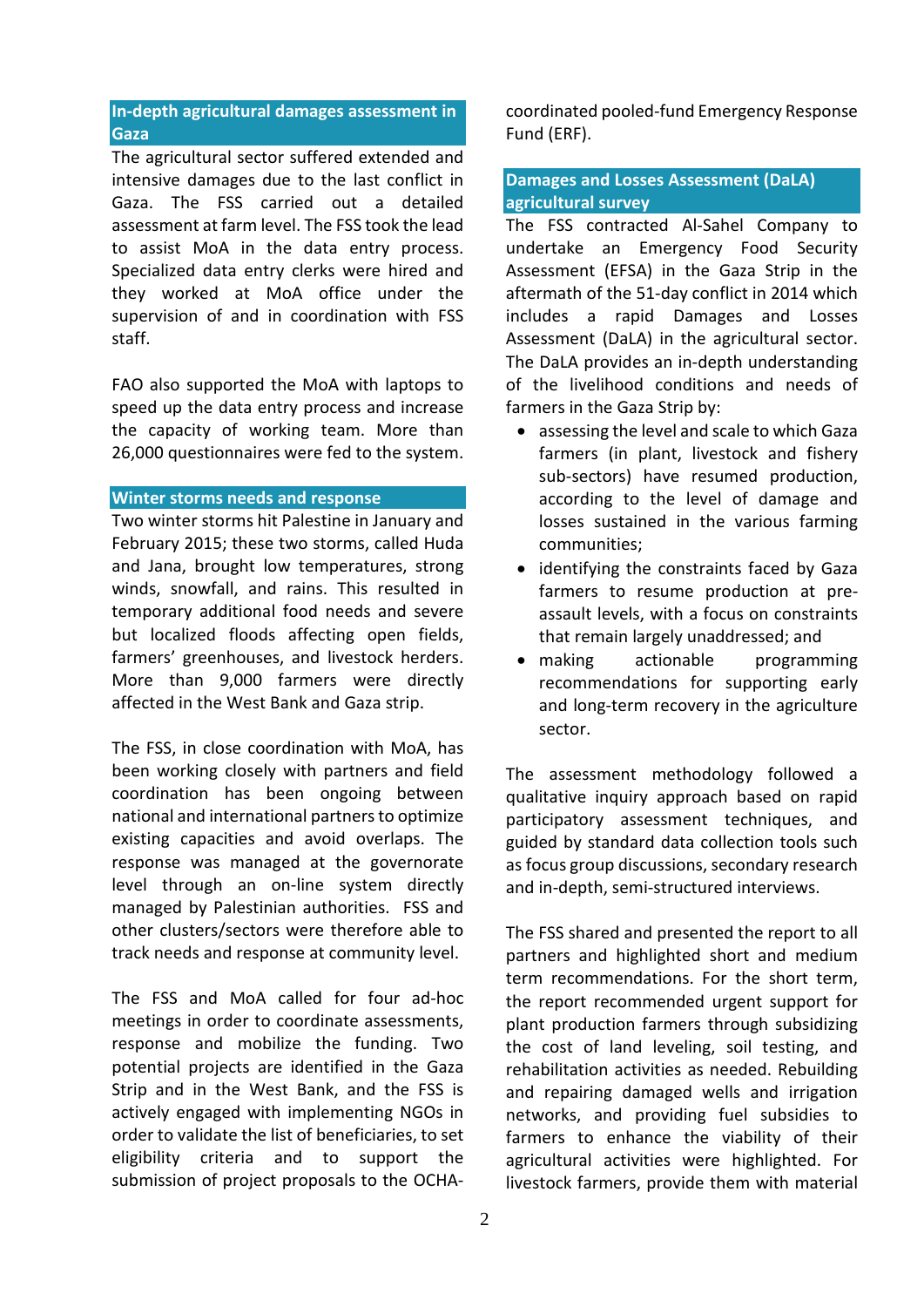and cash assistance to rebuild makeshift animal sheds using local materials as well assistance to restock their animals which includes provide adequate feed (3-6 months) for the restocked animals. For fisher folks, support them by providing boats and fishing equipment such as (GPS, sonar equipment, motors, nets, etc).

On the medium-term, the report recommended providing farmers, farmers organizations and agricultural value chain actors with technical assistance and incentives to enhance production and productivity. Examples include extension, improved farm management, crop diversification and greater capacity to produce high-value, climate and saline-tolerant crops. Additional recommendations include reduce production and marketing costs through enhanced agricultural practices, tapping wind and solar energy, collective marketing and purchasing, and greater local market linkages.

The full report is available for download at the FSS website [http://foodsecuritycluster.net/document/dala](http://foodsecuritycluster.net/document/dala-efsa-2nd-component-report) [-efsa-2nd-component-report.](http://foodsecuritycluster.net/document/dala-efsa-2nd-component-report)

### **Operational coordination**

The FSS continued its active participation at various levels of the inter-cluster coordination system led by OCHA. In January, FSS team attended the 1-day inter-cluster retreat focused on 2015 work plan and the revision of the inter-cluster terms of references. The FSS is also contributing to the inter-cluster contingency plan preparations. During the Huda winter storm in Palestine, the FSS worked in coordination with the emergency rooms systems (in West Bank) and with the emergency team (in Gaza Strip). Coordination with line ministries continues to be a FSS priority. The FSS provides support to implementing organisations in beneficiary selection, facilitation, and coordination matters across the three main pillars of the sector's activities: food, agriculture and cash programmes. In response to the winter storm, the FSS worked to mobilise resources from donors, in particular through the ERF.

### **Sector performance evaluation survey**

The FSS launched an on-line self-assessment in February 2015 which captured feedback from 29 partners and stakeholders. The survey highlighted FSS core strengths and weaknesses and will inform the FSS 2015 workplan. The findings of the survey were circulated and presented at the 24<sup>th</sup> March 2015 FSS meeting.

#### **Food Security Watch**

FSS stakeholders requested monthly/quarterly updated food security indicators and figures in a June 2014 survey of the FS Watch publication. The revision of the FS Watch was delayed last year due to the Gaza emergency related priority operations, but has resumed in 2015 with the possibility of using a web tool to provide regularly updated information through an easy-to-access portal.

The FSAU and the wider FSS assembly were involved in agreeing that both data resources – representing the governmental and civil society's figures – will available on the dashboard. While the governmental figures will be displayed by default, alternative reliable data provided by FSS partners will be made available too. A quarterly FS Watch will also be produced to include analysis to provide an overall picture and better understanding of all the indicators and their impact on food security and related livelihoods.

# **Technical Working Groups review**

A revision process to optimise the scope and work of the ten current Technical Working Groups (TWG) started. The FSS TWGs review will cover the main thematic areas of the sector, avoid duplication, and assure clear mandates. Through a participatory process, the consensus was reached was:

- TWGs are task oriented and can also be time-bound, upon agreed needs;
- reduced number of groups with extended mandates, possibly with a co-chairing